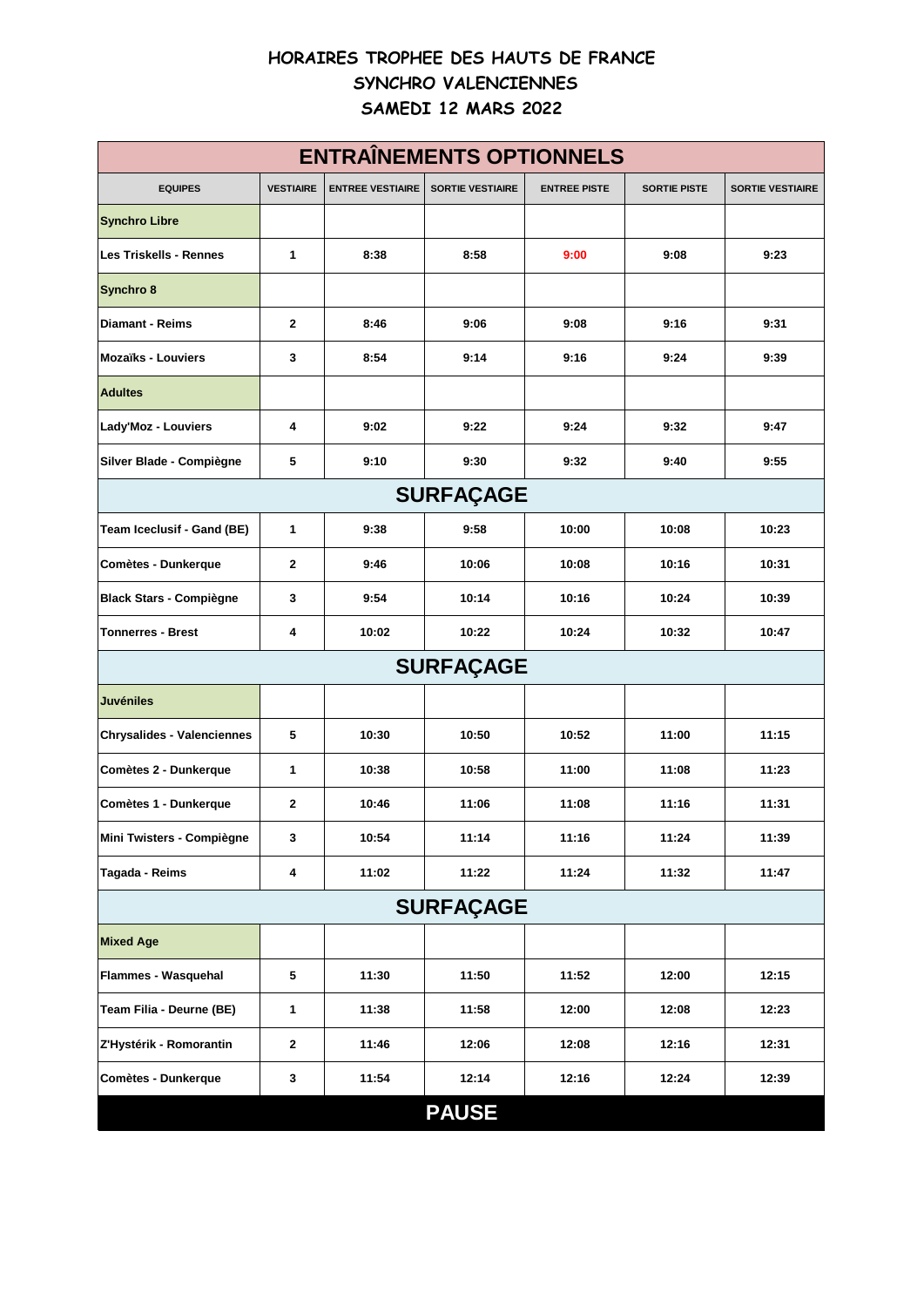## **HORAIRES TROPHEE DES HAUTS DE FRANCE SYNCHRO VALENCIENNES SAMEDI 12 MARS 2022**

| <b>HORAIRES COMPETITIONS</b>      |                  |                         |                         |                     |                     |                         |  |  |
|-----------------------------------|------------------|-------------------------|-------------------------|---------------------|---------------------|-------------------------|--|--|
| <b>EQUIPES</b>                    | <b>VESTIAIRE</b> | <b>ENTREE VESTIAIRE</b> | <b>SORTIE VESTIAIRE</b> | <b>ENTREE PISTE</b> | <b>SORTIE PISTE</b> | <b>SORTIE VESTIAIRE</b> |  |  |
| <b>Synchro Libre</b>              |                  |                         |                         |                     |                     |                         |  |  |
| <b>Les Triskells - Rennes</b>     | 1                | 14:38                   | 14:58                   | 15:00               | 15:06               | 15:21                   |  |  |
| Synchro 8                         |                  |                         |                         |                     |                     |                         |  |  |
| <b>Diamant - Reims</b>            | $\mathbf{2}$     | 14:44                   | 15:04                   | 15:06               | 15:12               | 15:27                   |  |  |
| <b>Mozaïks - Louviers</b>         | 3                | 14:50                   | 15:10                   | 15:12               | 15:18               | 15:33                   |  |  |
| <b>Adultes</b>                    |                  |                         |                         |                     |                     |                         |  |  |
| Lady'Moz - Louviers               | 4                | 14:56                   | 15:16                   | 15:18               | 15:24               | 15:39                   |  |  |
| Silver Blade - Compiègne          | 5                | 15:02                   | 15:22                   | 15:24               | 15:30               | 15:45                   |  |  |
| <b>SURFAÇAGE</b>                  |                  |                         |                         |                     |                     |                         |  |  |
| Team Iceclusif - Gand (BE)        | 1                | 15:28                   | 15:48                   | 15:50               | 15:56               | 16:11                   |  |  |
| <b>Comètes - Dunkerque</b>        | $\mathbf{2}$     | 15:34                   | 15:54                   | 15:56               | 16:02               | 16:17                   |  |  |
| <b>Black Stars - Compiègne</b>    | 3                | 15:40                   | 16:00                   | 16:02               | 16:08               | 16:23                   |  |  |
| <b>Tonnerres - Brest</b>          | 4                | 15:46                   | 16:06                   | 16:08               | 16:14               | 16:29                   |  |  |
| <b>SURFAÇAGE</b>                  |                  |                         |                         |                     |                     |                         |  |  |
| <b>Juvéniles</b>                  |                  |                         |                         |                     |                     |                         |  |  |
| <b>Chrysalides - Valenciennes</b> | 5                | 16:12                   | 16:32                   | 16:34               | 16:40               | 16:55                   |  |  |
| Comètes 2 - Dunkerque             | 1                | 16:18                   | 16:38                   | 16:40               | 16:46               | 17:01                   |  |  |
| Comètes 1 - Dunkerque             | 2                | 16:24                   | 16:44                   | 16:46               | 16:52               | 17:07                   |  |  |
| Mini Twisters - Compiègne         | 3                | 16:30                   | 16:50                   | 16:52               | 16:58               | 17:13                   |  |  |
| Tagada - Reims                    | 4                | 16:36                   | 16:56                   | 16:58               | 17:04               | 17:19                   |  |  |
| <b>SURFAÇAGE</b>                  |                  |                         |                         |                     |                     |                         |  |  |
| <b>Mixed Age</b>                  |                  |                         |                         |                     |                     |                         |  |  |
| Flammes - Wasquehal               | 5                | 17:02                   | 17:22                   | 17:24               | 17:30               | 17:45                   |  |  |
| Team Filia - Deurne (BE)          | 1                | 17:08                   | 17:28                   | 17:30               | 17:36               | 17:51                   |  |  |
| Z'Hystérik - Romorantin           | $\mathbf 2$      | 17:14                   | 17:34                   | 17:36               | 17:42               | 17:57                   |  |  |
| Comètes - Dunkerque               | 3                | 17:20                   | 17:40                   | 17:42               | 17:48               | 18:03                   |  |  |
| <b>PODIUM: 18 H 00</b>            |                  |                         |                         |                     |                     |                         |  |  |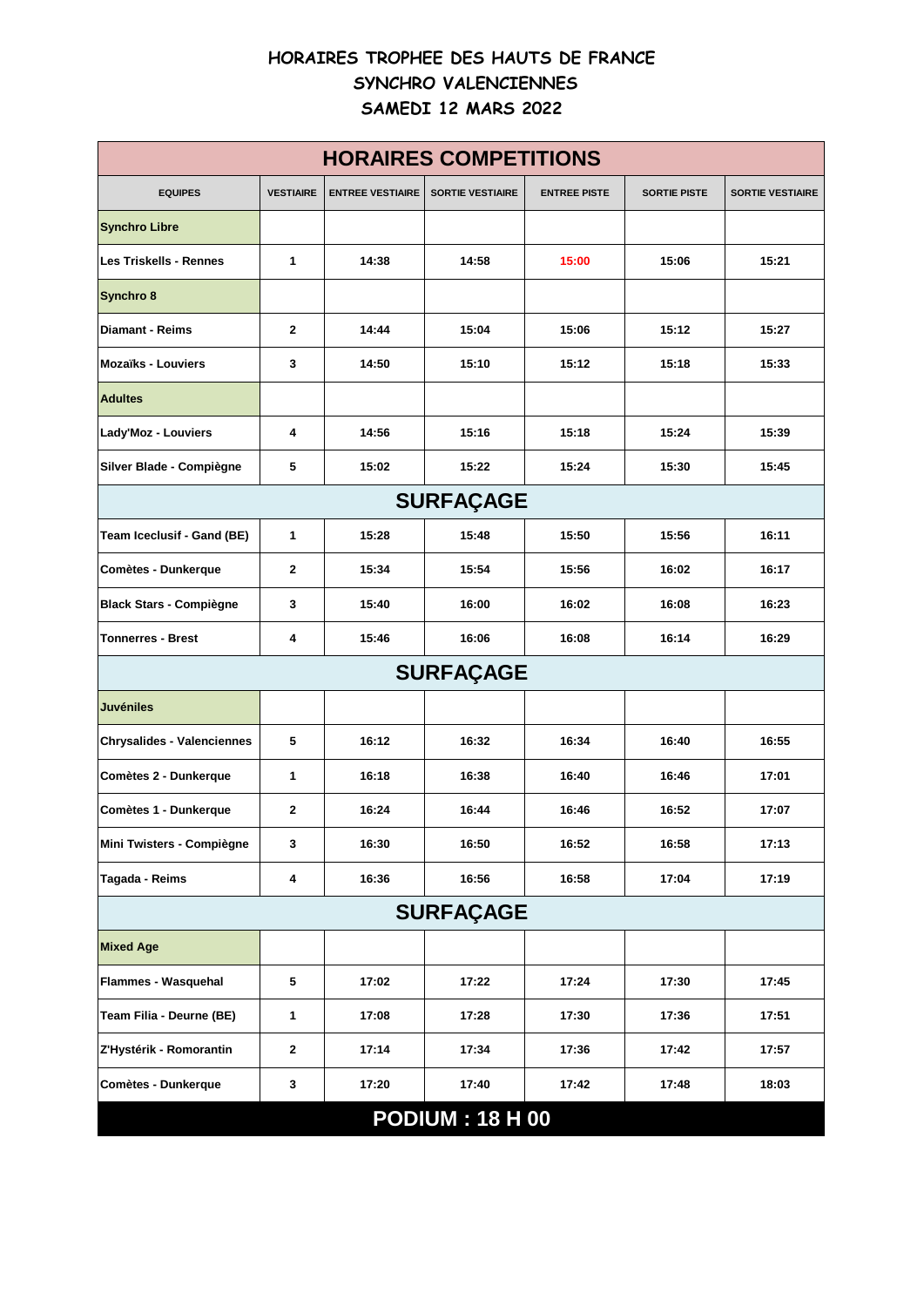## **HORAIRES TROPHEE DES HAUTS DE FRANCE SYNCHRO VALENCIENNES DIMANCHE 13 MARS 2022**

| <b>ENTRAÎNEMENTS OFFICIELS</b>    |                         |                         |                         |                     |                     |                         |  |  |
|-----------------------------------|-------------------------|-------------------------|-------------------------|---------------------|---------------------|-------------------------|--|--|
| <b>EQUIPES</b>                    | <b>VESTIAIRE</b>        | <b>ENTREE VESTIAIRE</b> | <b>SORTIE VESTIAIRE</b> | <b>ENTREE PISTE</b> | <b>SORTIE PISTE</b> | <b>SORTIE VESTIAIRE</b> |  |  |
| <b>Novice Basic</b>               |                         |                         |                         |                     |                     |                         |  |  |
| Z'Excentrik - Romorantin          | 1                       | 7:38                    | 7:58                    | 8:00                | 8:08                | 8:23                    |  |  |
| Ice Angels - Compiègne            | $\mathbf{2}$            | 7:46                    | 8:06                    | 8:08                | 8:16                | 8:31                    |  |  |
| <b>Magic' Moz - Louviers</b>      | 3                       | 7:54                    | 8:14                    | 8:16                | 8:24                | 8:39                    |  |  |
| Axel'Ice - Caen                   | 4                       | 8:02                    | 8:22                    | 8:24                | 8:32                | 8:47                    |  |  |
| Flammes - Wasquehal               | 5                       | 8:10                    | 8:30                    | 8:32                | 8:40                | 8:55                    |  |  |
| <b>SURFAÇAGE</b>                  |                         |                         |                         |                     |                     |                         |  |  |
| Team Jeanne d'Arc - Rouen         | 1                       | 8:38                    | 8:58                    | 9:00                | 9:08                | 9:23                    |  |  |
| The Ice Cubes - Gand (BE)         | $\mathbf{2}$            | 8:46                    | 9:06                    | 9:08                | 9:16                | 9:31                    |  |  |
| Team Odyssée - Montpellier        | 3                       | 8:54                    | 9:14                    | 9:16                | 9:24                | 9:39                    |  |  |
| <b>Novice Advanced</b>            |                         |                         |                         |                     |                     |                         |  |  |
| Magic Crystals - Compiègne        | 4                       | 9:02                    | 9:22                    | 9:24                | 9:36                | 9:51                    |  |  |
| Flammes - Wasquehal               | 5                       | 9:14                    | 9:34                    | 9:36                | 9:48                | 10:03                   |  |  |
| <b>SURFAÇAGE</b>                  |                         |                         |                         |                     |                     |                         |  |  |
| <b>Juniors N2</b>                 |                         |                         |                         |                     |                     |                         |  |  |
| <b>Axelines - Caen</b>            | 1                       | 9:46                    | 10:06                   | 10:08               | 10:16               | 10:31                   |  |  |
| <b>Chrysalides - Valenciennes</b> | $\mathbf{2}$            | 9:54                    | 10:14                   | 10:16               | 10:25               | 10:40                   |  |  |
| Ice Fever - Gand (BE)             | 3                       | 10:03                   | 10:23                   | 10:25               | 10:33               | 10:48                   |  |  |
| Team Odyssée - Montpellier        | $\overline{\mathbf{4}}$ | 10:11                   | 10:31                   | 10:33               | 10:42               | 10:57                   |  |  |
| <b>SURFAÇAGE</b>                  |                         |                         |                         |                     |                     |                         |  |  |
| <b>Seniors N2</b>                 |                         |                         |                         |                     |                     |                         |  |  |
| Team Jeanne d'Arc - Rouen         | 5                       | 10:40                   | 11:00                   | 11:02               | 11:11               | 11:26                   |  |  |
| <b>Black Diam's - Compiègne</b>   | 1                       | 10:49                   | 11:09                   | 11:11               | 11:20               | 11:35                   |  |  |
| <b>Crystallice - Gand (BE)</b>    | $\mathbf{2}$            | 10:58                   | 11:18                   | 11:20               | 11:29               | 11:44                   |  |  |
| <b>Chrysalides - Valenciennes</b> | 3                       | 11:07                   | 11:27                   | 11:29               | 11:38               | 11:53                   |  |  |
| <b>PAUSE</b>                      |                         |                         |                         |                     |                     |                         |  |  |